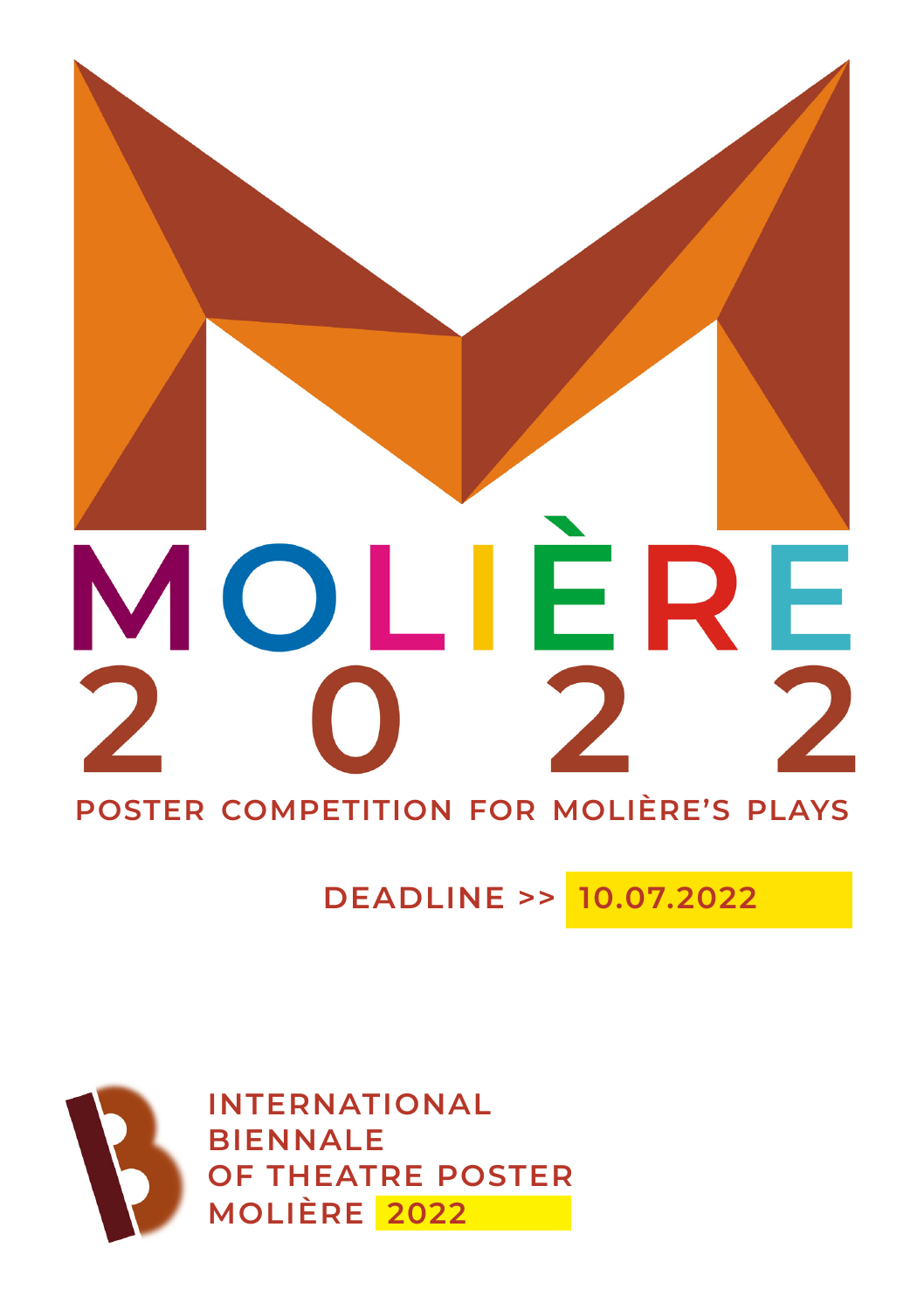# **POSTER COMPETITION FOR Molière's plays Molière 2022**



**DEADLINE >> 10.07.2022**

On the occasion of the 400th anniversary of the birth of the great french comediograph the Wanda Siemaszkowa Theatre in Rzeszow is organises poster competition for Moliere's plays created in 2010-2022.

#### **1.**

The organizer of the **Molière 2022** exhibition is Wanda Siemaszkowa Theatre in Rzeszow.

#### **2.**

The competition is open to professional artists, and students of schools of fine arts.

#### **3.**

Participation in **Molière 2022** exhibition is free of charge.

#### **4.**

Each author may enter any number of works. Posters should be sent until 10.07.2022 using the electronic form on the website: sekretariat@teatr-rzeszow.pl.

#### **5.**

The posters should be sent in files with the following specifications: size A4, 300 dpi, JPEG, RGB.

The digital files should be labelled with the author's name and the title/the first word of the title of the poster, e.g.:

Last name\_First name\_Title

# **6.**

The preselection will take place on  $14 - 17$ 07.2022. Sixty (60) posters, qualified for the second part of the competition will also be displayed at an exhibition and reproduced in the catalogue. The list of the qualified posters will be published on our website: www.teatr-rzeszow.pl on 25.07.2022

# **7.**

The qualified works, printed in B1 format as a minimum, must be sent by the authors along with the completed entry card by 31st August 2022 to the following address:

 >> Teatr im. Wandy Siemaszkowej ul. Sokoła 7-9 35-010 Rzeszów Poland

# **8.**

In the clearly completed entry card the author of the poster shall declare he/she has read the rules and will confirm that the enclosed posters listed in the entry card are is/ her own work, and will grant free-ofcharge use of the work(s) in publications connected with **Molière 2022** exhibition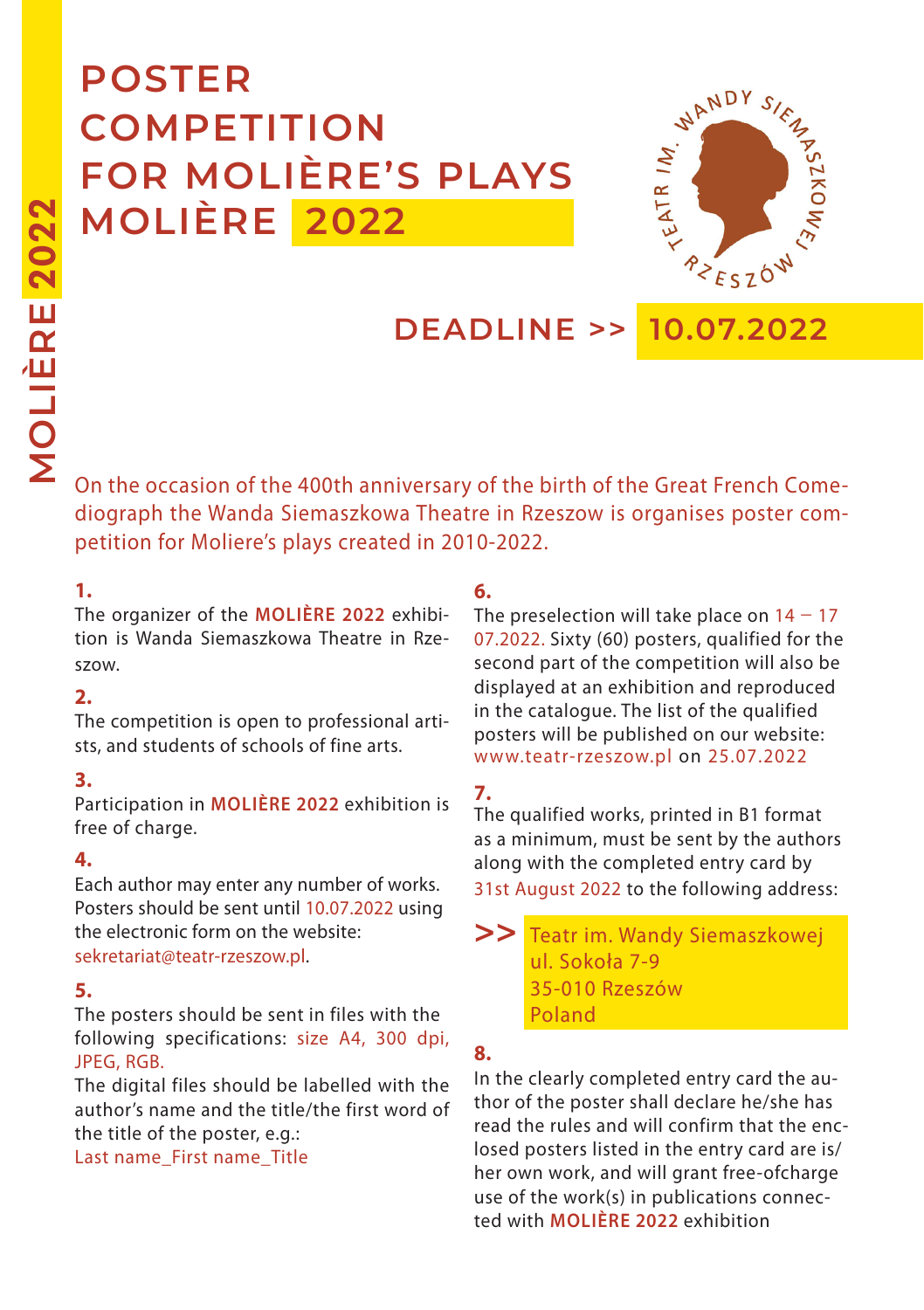#### **9.**

The cost of shipping is covered by the authors. The posters should be carefully packed for shipping and the Organiser may not be held liable for any transport related damage. The package should contain a label saying NON COMMERCIAL VALUE.

#### **10.**

The prizes and distinctions will be awarded by the International Jury appointed by the Organiser.

# **11.**

The international Jury will award authors of the most impressive posters with the following prizes:

# **First Prize** ̶ **Grand Prix Second Prize Third Prize as well as three Distinctions.**

# **12.**

The winners will be informed about the prizes via e-mail.

# **13.**

The exhibition will first be shown and the Jury's verdict will be announced on 11th November 2022 during the opening of the 60th Rzeszow Theater Meetings Festival of Masterpieces. Later the exhibition will be presented in Vilnius (Lithuania) and Pilsen (Czech Republic).

# **14.**

A catalog will be published on the occasion of the **Molière 2022** exhibition.

Winners and authors of posters qualified for the exhibition will each receive one free copy of the catalogue and a diploma confirming their participation in the competition.

# **15.**

The submission of posters for the **Molière 2022** exhibition is tantamount to accepting the terms of these regulations. The organizers do not return submitted works.



# **INTERNATIONAL BIENNALE OF THEATRE POSTER Molière 2022**

# **DEADLINE >> 10.07.2022**



Teatr im. Wandy Siemaszkowej jest instytucją artystyczną .<br>Województwa Podkarpackiego